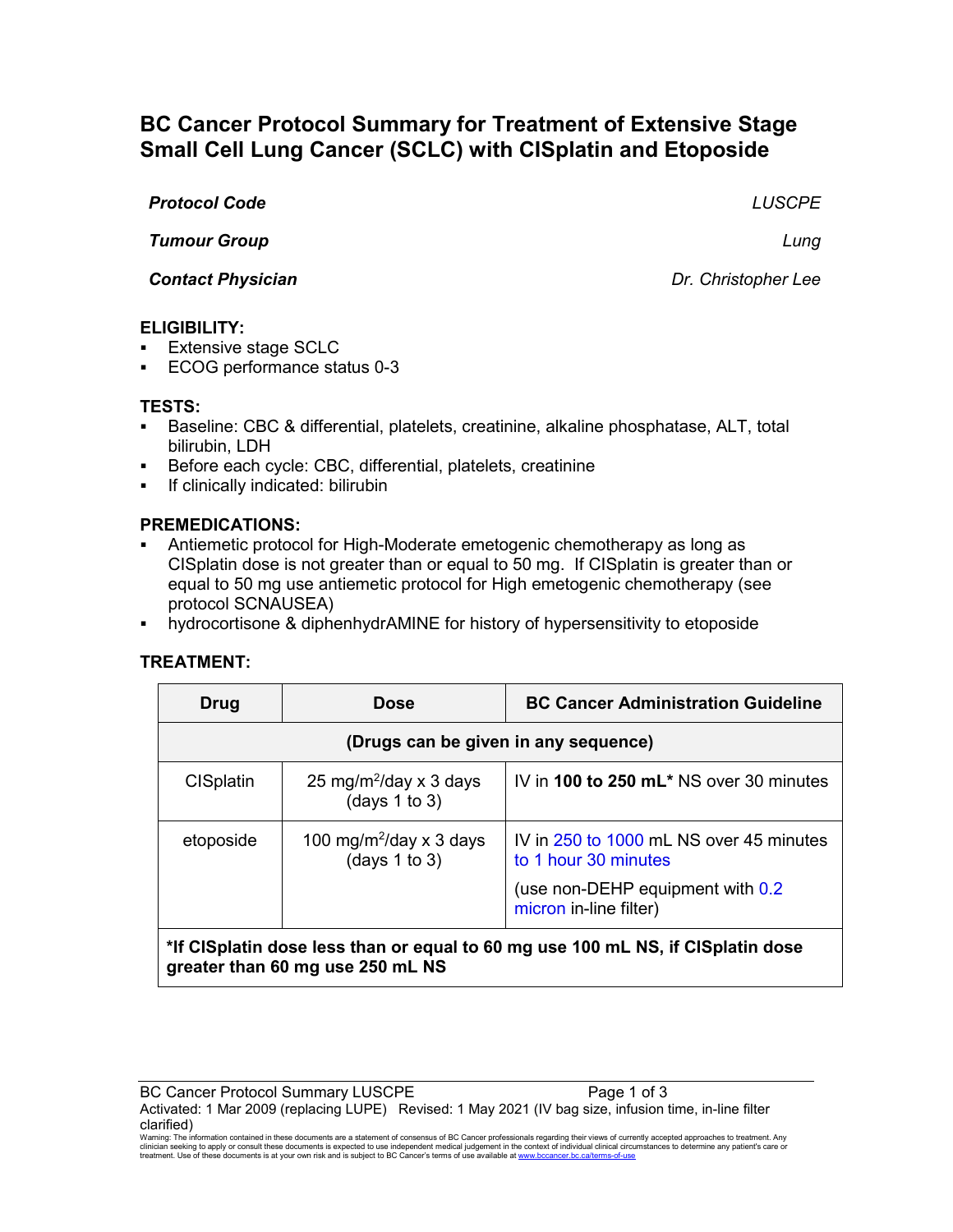## **In cases of CISplatin toxicity or poorly functioning patients or Age greater than 75:**

| <b>DRUG</b>        | <b>DOSE</b>                                         | <b>BC Cancer Administration</b><br><b>Guidelines</b> |
|--------------------|-----------------------------------------------------|------------------------------------------------------|
| <b>CARBOplatin</b> | AUC 5 DAY 1 only<br>Dose = $AUC \times (GFR^* +25)$ | IV in 100 to 250 mL NS over 30<br>minutes.           |

\*GFR preferably from nuclear renogram, if not possible use:

$$
GFR = \frac{N x (140 \text{-age in years}) x wt (kg)}{serum creationine (micromol/L)}
$$
 N = 1.04 (women) or 1.23 (men)

The estimated GFR calculated using the Cockcroft-Gault equation should be capped at 125 mL/min when it is used to calculate the initial carboplatin dose. When a nuclear renogram is available, this clearance would take precedence.

## **Repeat every 21 days x 4 to 6 cycles**

## **DOSE MODIFICATIONS:**

1. **Hematology:** for etoposide

| ANC $(X 10^9/L)$             |     | Platelets (x 10 <sup>9</sup> /L) | <b>Dose</b>  |
|------------------------------|-----|----------------------------------|--------------|
| greater than or equal to 1.5 | and | greater than or equal to 100     | 100%         |
| 1.0 to less than $1.5$       | or  | 75 to less than 100              | 75%          |
| less than 1.0<br>or          |     | less than 75                     | <b>Delay</b> |

#### 2. **Hepatic dysfunction:** for etoposide

| <b>Bilirubin (micromol/L)</b> | <b>Dose</b> |                                     |  |
|-------------------------------|-------------|-------------------------------------|--|
| less than 25                  | 100%        | 100 mg/m <sup>2</sup> /day x 3 days |  |
| $25$ to $50$                  | 50%         | 50 mg/m <sup>2</sup> /day x 3 days  |  |
| 51 to 85                      | 25%         | 25 mg/m <sup>2</sup> /day x 3 days  |  |
| greater than 85               |             | <b>Delay</b>                        |  |

BC Cancer Protocol Summary LUSCPE Page 2 of 3 Activated: 1 Mar 2009 (replacing LUPE) Revised: 1 May 2021 (IV bag size, infusion time, in-line filter

**CIATIfIEd)**<br>Warning: The information contained in these documents are a statement of consensus of BC Cancer professionals regarding their views of currently accepted approaches to treatment. Any<br>clinician seeking to apply